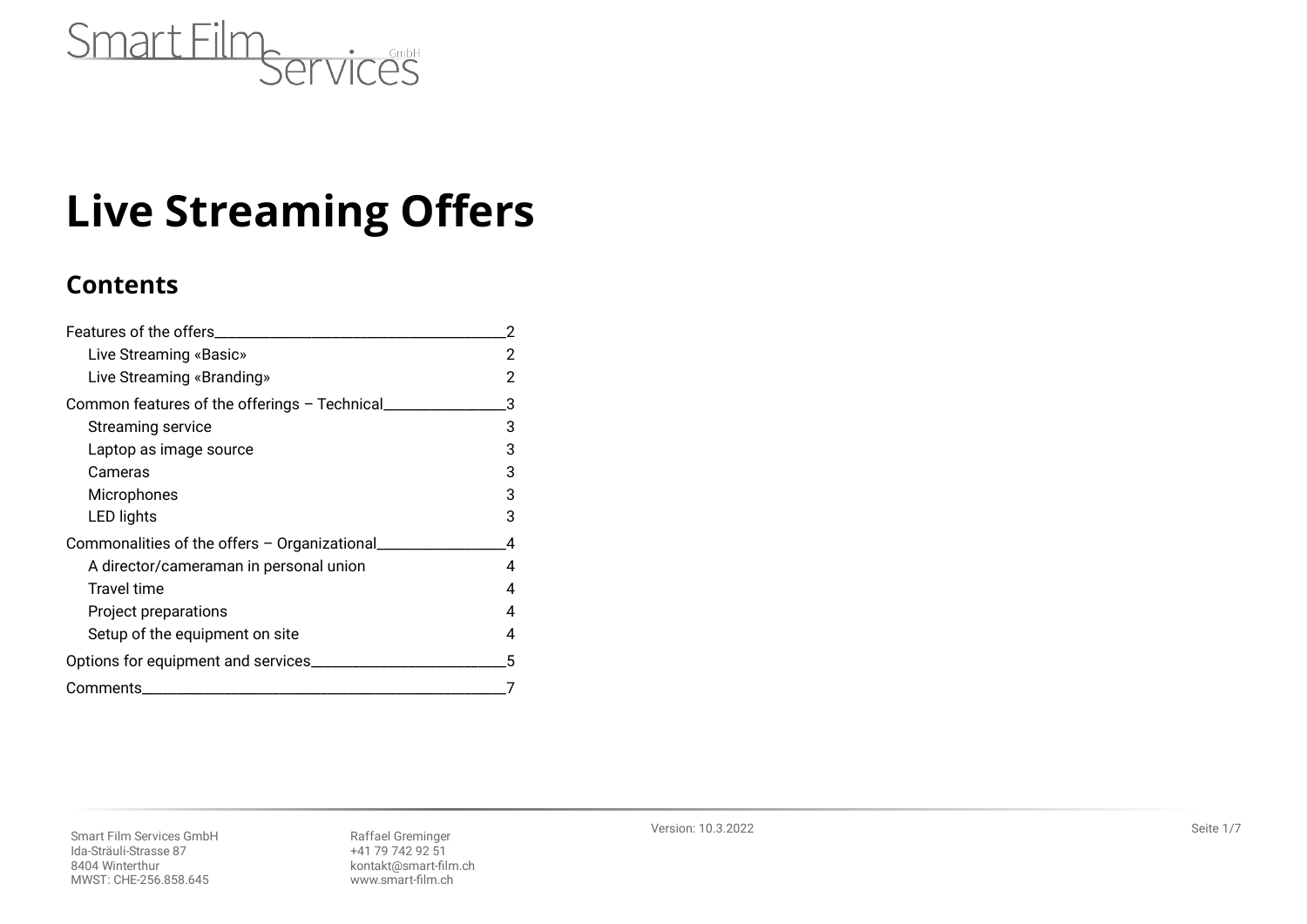

# <span id="page-1-0"></span>**Features of the offers**

### <span id="page-1-2"></span>**Live Streaming «Basic»**

1'500.– CHF excl. VAT

- 2 Hours of Live Streaming
- 2 Cameras (one operated, one static)
- 2 Microphone systems at choice
- 1 Cameraman/director in personal union
- Simple technical clarifications and planning
- Any streaming or conferencing platform usable
- Support for setting up streaming if necessary
- On request small test run from the office
- Your laptop as another image source, e.g. with presentations
- Set up, rehearsal and test run on site, approx. 2h
- Equipment (camera, light, sound, direction)
- Travel time, total 2h incl.
- **Mobility costs**

## <span id="page-1-1"></span>**Live Streaming «Branding»**

3'000.– CHF excl. VAT

- Contains the "Basic" offer
- Extended design options
- Animated belly bands adapted to your corporate design
- Or take over existing templates from your company
- Your logo as Station ID in the image
- Set-up, rehearsal and test run on site, approx. 3h
- Additional video direction equipment
- Recording of the streaming included

Smart Film Services GmbH Raffael Greminger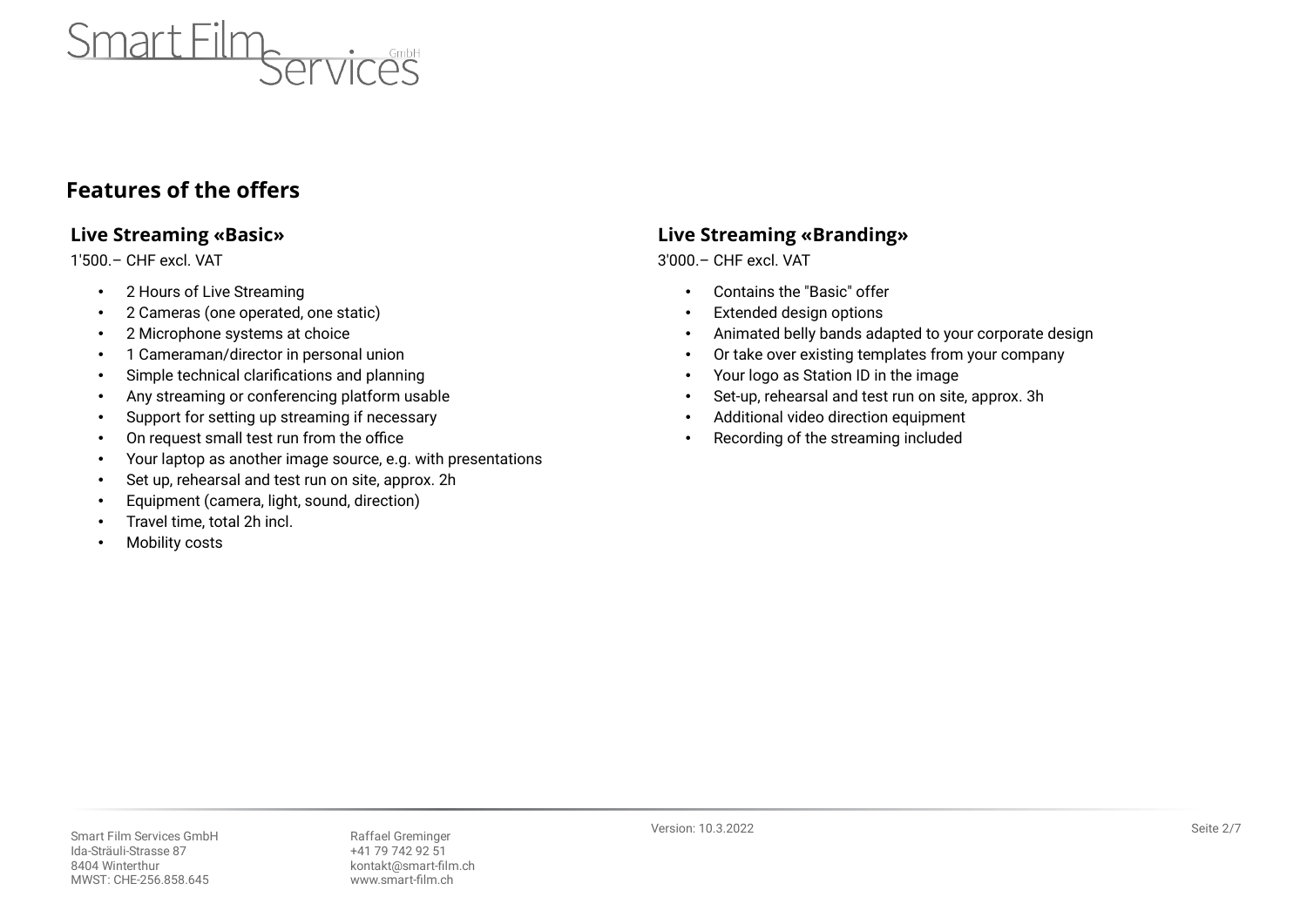

# <span id="page-2-5"></span>**Common features of the offerings – Technical**

#### <span id="page-2-4"></span>**Streaming service**

• Option 1:

You have an account with the platform. You set up the event on your own. If you have any questions, I am at your disposal. The streaming is done with your or my laptop.

e.g. via Microsoft Teams, Zoom, Youtube or similar.

• Option 2:

I provide a stream via my Vimeo or Youtube channel. I can also offer interactive conferences via Google Meet. It then all runs via my computer.

#### <span id="page-2-3"></span>**Laptop as image source**

- Use PowerPoint or other media in the livestream
- Your device must have an HDMI output
- Smartphones can be integrated via Google Chromecast or Apple Airplay
- Long HDMI cables will be provided by me
- I can duplicate the signal from the laptop to also be shown on TVs and beamers in the room.

#### <span id="page-2-2"></span>**Cameras**

- Two identical cameras with interchangeable lenses
- One is operated, one is static
- Both are on a tripod
- Quality FullHD (1920x1080 pixels)
- Lenses suitable for your event

#### <span id="page-2-1"></span>**Microphones**

- Types: Lavalier, Hand, Tripod, Table, Headset
- All work with radio transmission
- For more than four microphones or complex setups, an audio mixer is required

#### <span id="page-2-0"></span>**LED lights**

- Modern and powerful LED lamps are available as an option
- Colour temperature adjustable from 3200-5600K for optimal adaptation to the existing room light

Version: 10.3.2022 Seite 3/7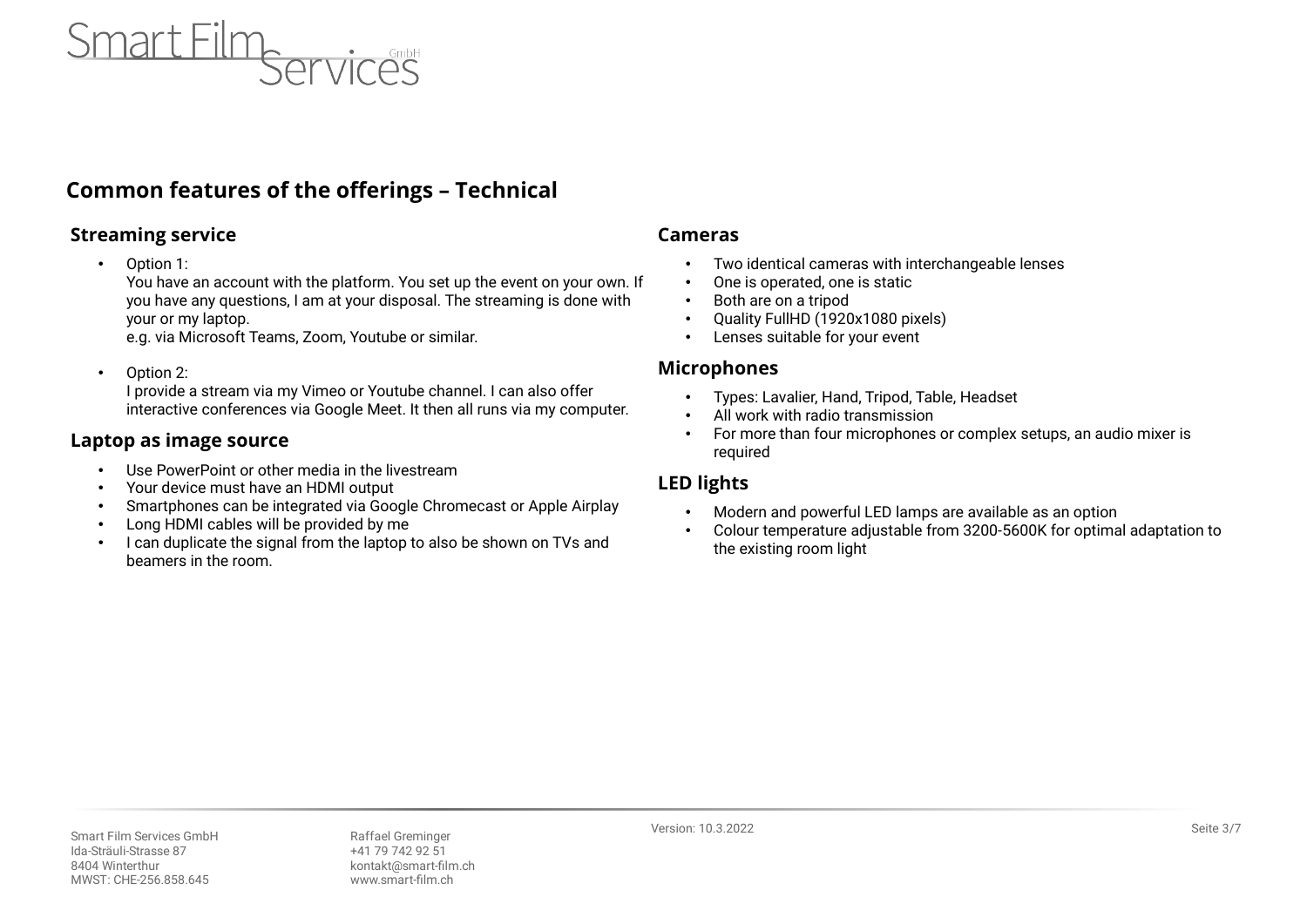

## <span id="page-3-4"></span>**Commonalities of the offers – Organizational**

#### <span id="page-3-3"></span>**A director/cameraman in personal union**

- Thanks to a compact control room setup, the camera and video direction can be operated in parallel
- Up to four microphones can be operated reliably
- More microphones can be used with a separate audio mixer and, depending on complexity, may require an additional sound technician

#### <span id="page-3-2"></span>**Travel time**

- Two hours total travel time planned for round trip including mobility costs
- From my office using the fastest available transportation at the scheduled travel time for the outbound trip.

#### <span id="page-3-1"></span>**Project preparations**

- Planning of the event from the technical point of view with you
- Virtual tour of the event location
- Support in setting up the streaming on the platform
- Or providing the streaming link for the viewers

## <span id="page-3-0"></span>**Setup of the equipment on site**

- Technical test run before the event
- Brief rehearsal with speakers for sound and visuals and transitions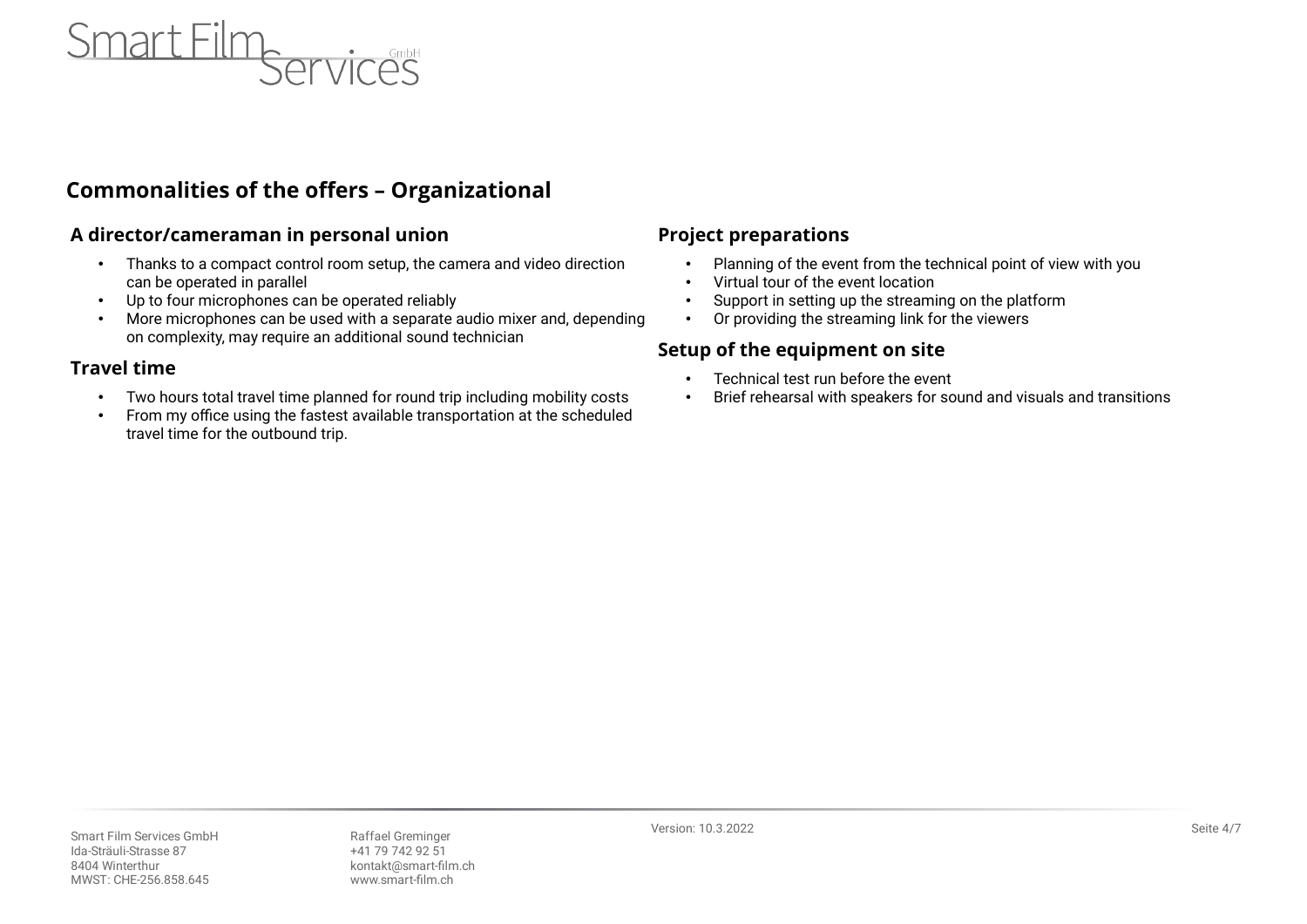

# <span id="page-4-0"></span>**Options for equipment and services**

The cost of equipment includes: Configuring the equipment according to the project, share of transport, provisioning and amortisation.

| <b>Service</b>                                                                                                                                                                                                                                                                                                                                                          | Comment                                                                                                                                         | <b>Amount</b> | Unit               |
|-------------------------------------------------------------------------------------------------------------------------------------------------------------------------------------------------------------------------------------------------------------------------------------------------------------------------------------------------------------------------|-------------------------------------------------------------------------------------------------------------------------------------------------|---------------|--------------------|
| Advanced technical planning<br>$\bullet$<br>Advice on the dramaturgy and structure of the<br>$\bullet$<br>streaming<br>In-depth clarifications with the event location for larger<br>$\bullet$<br>and more complex setups<br>On-site visit<br>$\bullet$<br>Rehearsals on site or virtually<br>$\bullet$<br>Additional travel time including mobility costs<br>$\bullet$ |                                                                                                                                                 | 140           | Per hour           |
| Recording of the stream in high quality                                                                                                                                                                                                                                                                                                                                 | FullHD, data transfer and easy cropping                                                                                                         | 280           | Per Stream         |
| Recording of the individual cameras                                                                                                                                                                                                                                                                                                                                     | FullHD, data transmission of the original files                                                                                                 | 140           | Per camera and day |
| Recording of all audio tracks of the audio mixer                                                                                                                                                                                                                                                                                                                        | There is a separate audio file for each sound track. This<br>means that the entire sound can be remixed afterwards.<br>Including file transfer. | 140           | Per Stream         |
| Connecting an External Speaker [First]                                                                                                                                                                                                                                                                                                                                  | Briefing and rehearsal with instructors in advance<br>Setting up the software                                                                   | 280           | Per speaker        |
| Connecting an External Speaker [More]                                                                                                                                                                                                                                                                                                                                   | Briefing and rehearsal with instructors in advance                                                                                              | 140           | Per speaker        |
| Microphone incl. radio transmitter                                                                                                                                                                                                                                                                                                                                      | Lapel microphone (lavalier), handheld microphone, stand<br>microphone, headset                                                                  | 50            | Per piece and day  |
| Audio mixer 6-channel                                                                                                                                                                                                                                                                                                                                                   | Necessary from 4 microphones or for more complex<br>setups                                                                                      | 120           | Per day            |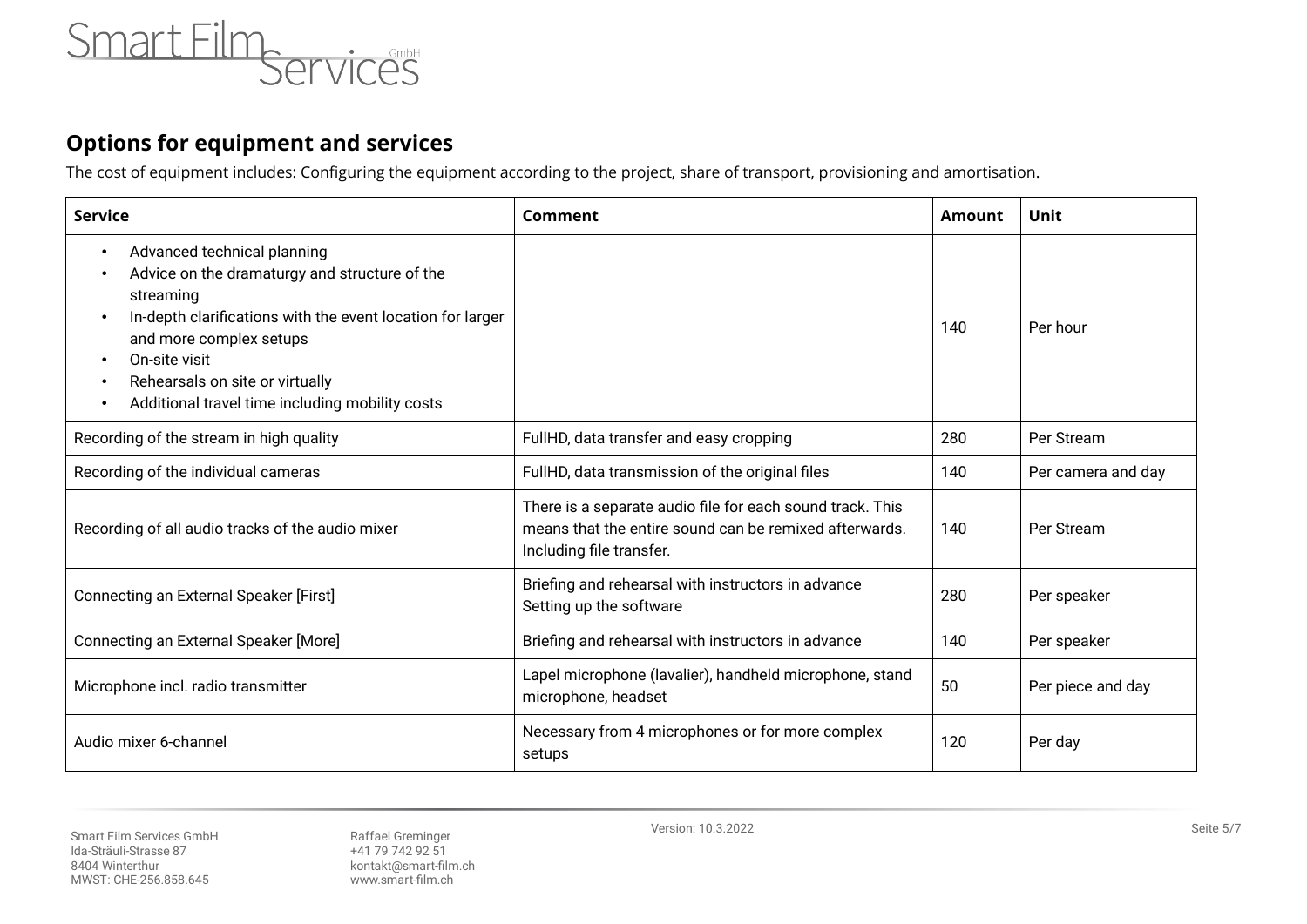

| <b>Service</b>                                                              | Comment                                                                                                        | <b>Amount</b> | Unit                                |
|-----------------------------------------------------------------------------|----------------------------------------------------------------------------------------------------------------|---------------|-------------------------------------|
| Audio mixer 8-channel                                                       |                                                                                                                | 150           | Per day                             |
| Audio mixer 14-channel                                                      |                                                                                                                | 250           | Per day                             |
| Static video camera                                                         | Camera, lens for appropriate use, tripod                                                                       | 150           | Per day                             |
| Cameraman, Freelancer                                                       | Minimum amount. 2h streaming, 2h present for set-up and<br>rehearsal, incl. 2h travel time and expenses.       | 720           | 120 CHF for each<br>additional hour |
| Sound engineer, freelancer                                                  | Minimum amount. 2h streaming, 2h present for set-up and<br>rehearsal, incl. 2h travel time and expenses.       | 600           | 100 CHF for each<br>additional hour |
| Video Direction Computer and Software                                       | Required for advanced picture-in-picture functions, graphic<br>elements or the connection of external speakers | 200           | Cost per day                        |
| Video mixer                                                                 | Four-channel video mixer                                                                                       | 60            | Cost per day                        |
| Video transmitter HDMI                                                      | For transmission of a video image up to 150m away                                                              | 50            | Cost per day                        |
| Prepare graphic elements (belly bands, logos, station ID, video<br>inserts) |                                                                                                                | 420           | Per stream                          |
| Two LED lamps [set]                                                         | Colour temperature adjustable from 3200-6500K, min.<br>100W                                                    | 150           | Cost per day                        |
| Basic equipment                                                             | Two cameras, two microphones, video direction, cables                                                          | 400           | Cost per day                        |
| Film editing                                                                | excl. filming equipment, incl. editing suite                                                                   | 140           | per hour                            |